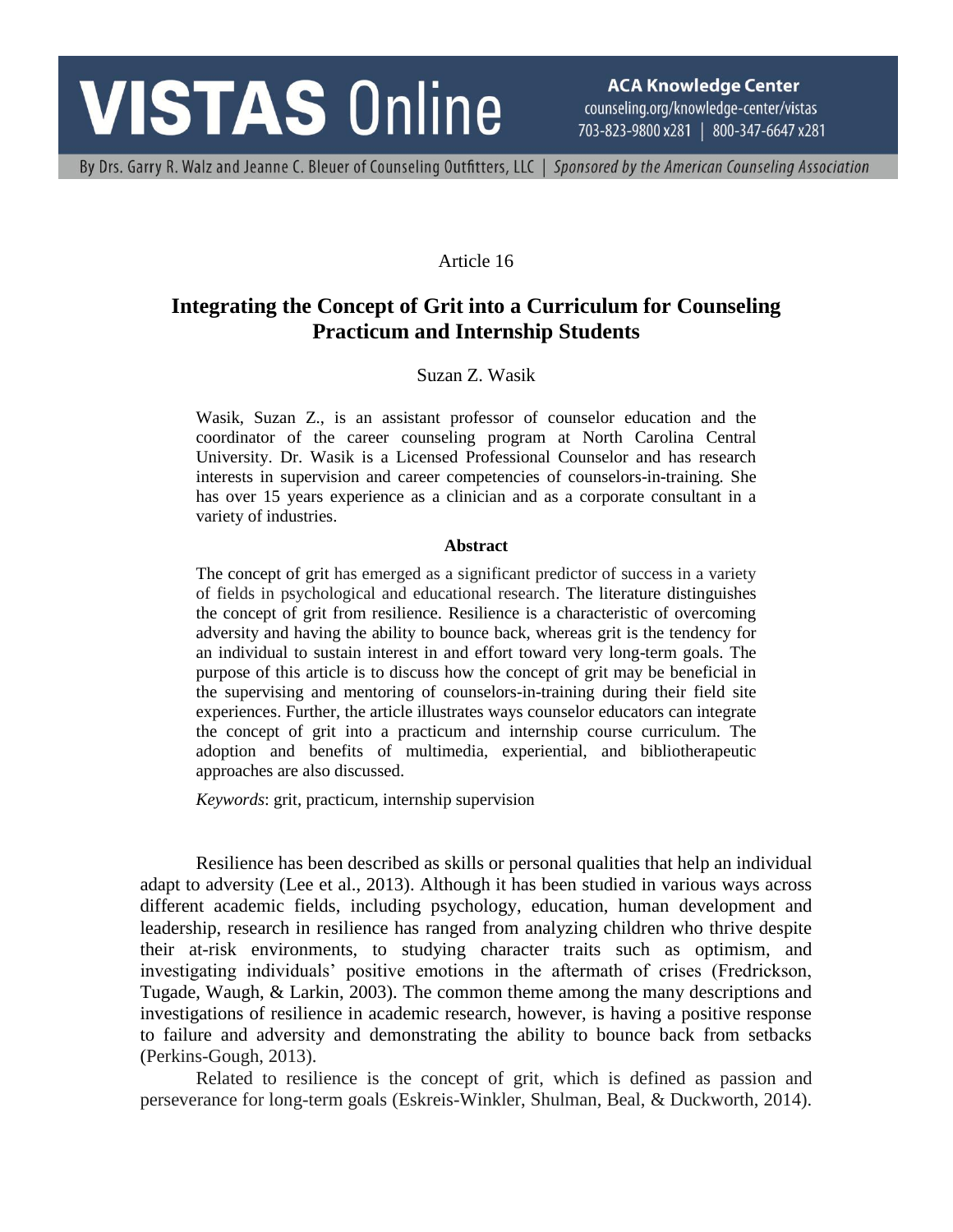Having grit entails focused effort and interest over time despite circumstances. It requires having an internal locus of control along with the ability to delay gratification (Duckworth & Seligman, 2005). A person who demonstrates grit has a dedication to either implicitly or explicitly rewarded goals regardless of failures, adversity, or setbacks (Duckworth, Peterson, Matthews, & Kelly, 2007). Researchers have found that grit is the one characteristic that has emerged as a significant predictor of success in a variety of fields such as the military, rookie teaching, and education, and may be as essential as IQ to high achievement (Duckworth et al., 2007; Duckworth, Kirby, Tsukayama, Bernstein, & Ericsson, 2011; Duckworth, Quinn, & Seligman, 2009; Duckworth & Seligman, 2005; Kelly, Matthews, & Bartone, 2014). In fact, when compared to IQ, grit is a better indicator of higher GPA and graduation rates (Duckworth et al., 2007). Having a relentless stick-to-it-iveness quality and behavior, regardless of circumstances, seems to be an influential factor in long-term success among many different areas and populations (Perkins-Gough, 2013; Robertson-Kraft & Duckworth, 2014; Von Culin, Tsukayama, & Duckworth, 2014).

The counseling profession is filled with stories of resilience and grit, as demonstrated by clients overcoming stressful life situations such as deaths, illness, addiction, loss of jobs, marital and relationship issues, and various other challenges. In addition to these clients, graduate students and interns themselves must also demonstrate a certain degree of grit in order to succeed in the challenging goal of obtaining a graduate degree. Further, studies have indicated that higher resilience in university students has been linked with greater psychological well-being when compared to peers demonstrating lower resilience (DeRosier, Frank, Schwartz, & Leary, 2013; Hartley, 2012; Pidgeon, Rowe, Stapleton, Magyar, & Lo, 2014).

Graduate students and supervisees will be exposed to many instances of failure and adversity—either directly or indirectly—though the counseling of their clients. For students and counseling professionals alike, a career in mental health requires a long-term marathon-like approach in that lasting change does not commonly happen overnight. Rather, change and accomplishment generally requires an optimistic perspective, trial and error, self-control, setbacks, frequent reaffirmations, and a long-term commitment. As such, there are several ways in which having an increased capacity for resilience and grittiness can serve a counselor-in-training well both at an internship site and in the successful obtainment of a professional counselor education.

This article introduces several approaches in which counselor educators can encourage the awareness, growth, and development of grit and resilience by incorporating these concepts into an established practicum and internship course curriculum. Exposing counseling students to these concepts can be incorporated into a single class session or adopted into an entire field site curriculum over the course of a semester.

# **Incorporating Grit Into a Counseling Field Site Curriculum**

Introducing the concept of grittiness can occur at any time of the semester and can benefit not only the student counseling interns, but possibly their clients as well. By developing a hardier sense and awareness of grit, student counselors can demonstrate and potentially teach the concept to their clients. Counselor educators can introduce grit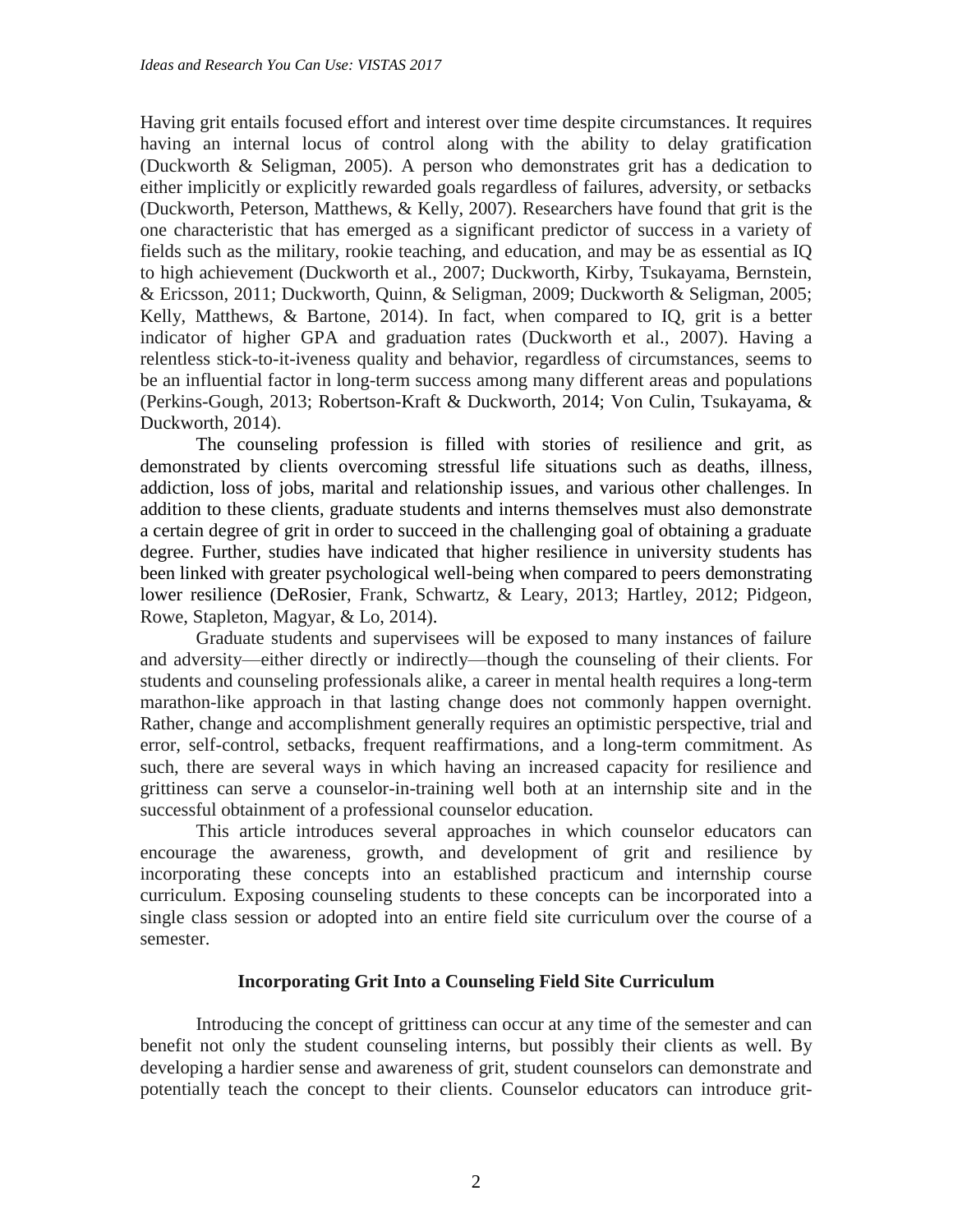related topics simply via a brief class lecture or assigned reading, or they can adopt a more formal approach by including it throughout the curriculum on a weekly basis, or a hybrid of the two.

#### **Assessing Student Counselor Grittiness**

The Grit Scale is a free and easily accessible assessment that measures an individual's level of grit. The Grit Scale comes in a 12-item form and an 8-item form (the Short Grit Scale, or Grit-S) that students can take and self-score. In addition, an online version of the Grit Scale is also available and provides instant scoring along with access to further information on the topic (Duckworth, 2016). The Grit-S is designed to measure trait-level perseverance and passion for long-term goals on a 5-point Likert scale. The assessment has documented evidence of internal consistency, test-retest stability, and predictive validity and takes less than 15 minutes to complete (Duckworth & Quinn, 2009). The maximum score on this scale is 5 (extremely *grit*ty), and the lowest scale on this scale is 1 (not at all *grit*ty).

As with any assessment, the Grit Scale has its limitations including reference bias and the ability to fake scores (Duckworth &Yeager, 2015). In addition, these scales were "originally designed to assess individual differences rather than subtle within-individual changes in behavior over time. Thus, it is uncertain whether they are valid indicators of pre- to post-change as a consequence of interventions" (STELAR, 2016, para. 2). However, by taking this assessment and reflecting on their own personal results, counselors-in-training can have a clearer understanding of where they measure up, obtain an increased awareness of where their score falls on a continuum, and determine where there may be room for growth.

# **A Multimedia Approach**

After assessing a counselor-in-training's initial grit score in an unbiased way, an excellent introduction on this topic can be found in a popular TED Talk given on grit by researcher Dr. Angela Duckworth, which has been viewed over 9 million times (Duckworth, 2013). In this compelling TED Talk, Duckworth describes her own personal and professional journey regarding the concept of grit. Duckworth and her research team at the University of Pennsylvania collected data from various participants including West Point cadets and teachers, rookie educators, Spelling Bee champions, and corporate salespeople, to name a few. Based on their findings, Duckworth explains how grit may be a better indicator of success than other factors such as IQ or family income (Duckworth, 2013). Introducing this TED Talk at the beginning of a field site experience is an engaging way to invite students into a conversation about developing and expressing resiliency and *grit*tiness. Additionally, these conversations on the topic of grit can also serve as an example that counselors-in-training can utilize when working with clients at their internship and practicum sites as well.

# **Discussion Board Posts**

Another multimedia approach to continuing a classroom conversation on grit and resilience is via a structured discussion board format. By posting prompts accessible by the entire group, supervisors can invite graduate students to give examples of and discuss issues around resilience and grit-related topics. (Note: It is important to remind interns of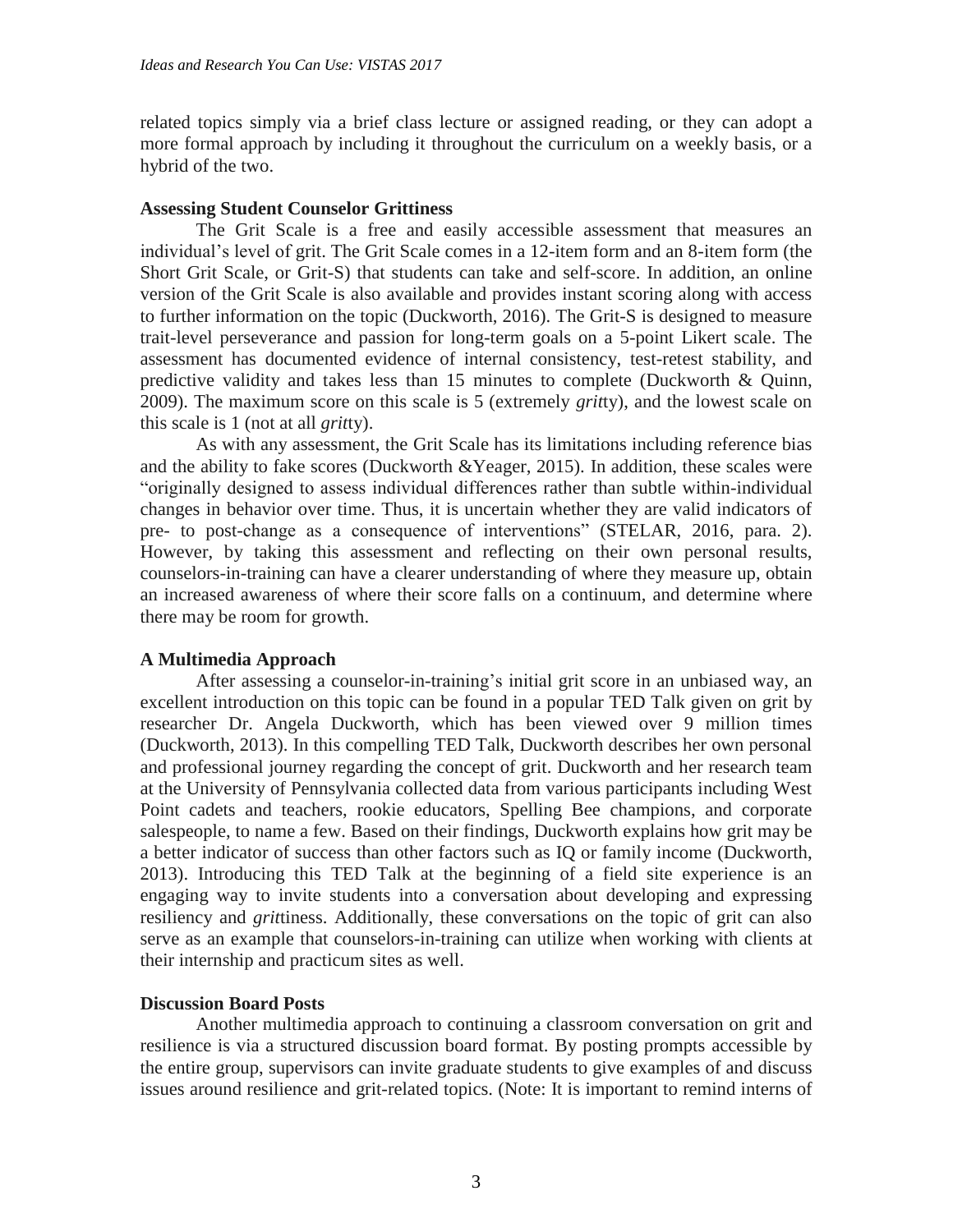the confidential nature of the Discussion Boards and that the same rules of confidentiality apply as in the classroom and site settings). Some prompts can include: *What professional examples of* grit *did you experience (or wish you had experienced) this week? Give an example of resilient behavior, thought, or action you have seen in one of your clients. Discuss the concept of* grit *and resilience as it relates to one of your personal or professional heroes. What specific examples or traits of* grit *can you identify?*

The use of non-graded Discussion Boards is another venue that provides a virtual space where students can post and discuss different resilience relevant topics with the class. Instructors can consider creating two different categories—one for resources, articles, and Web sites that reflect examples of grit and resilience, and the other specific for links to videos or clips that demonstrate these concepts. This informal student-driven community Discussion Board serves as an online depository and resource base for gritrelated postings throughout the semester.

#### **The Hero's Journey and the Movies**

Movies offer countless examples of characters that struggle along the hero's journey and resiliently come out on the other side. According to anthropologist and epic storyteller Joseph Campbell's monomyth model, literature's most interesting heroes are often ordinary people who encounter (and overcome) a series of predictable and gritinducing stages that include: The Call to Adventure, Refusal of the Call, Supernatural Aid/Meeting the Mentor, Crossing the Threshold, Tests, Approach to the Inmost Cave, Ordeal, Reward (Seizing the Sword), The Road Back, Resurrection, and the Return with Elixir (Campbell, 2008; Vogler, 1992). These stages comprise a character arc that effectively demonstrates what grit in action can look like in great stories. For a visual representation of this arc, counselor educators can offer the TED-Ed Original short, "What Makes A Hero?" which effectively illustrates and synthesizes Campbell's stages of the hero's journey (Winkler, 2012).

Movies that reflect the hero's journey and the concept of grit are plentiful. A few classic films might include: *Star Wars*, *The Princess Bride*, *The Wizard of Oz*, and *The Lord of the Rings.* As an academic exercise, students can find evidence of grit from characters in a favorite film and write a paper that reflects the film character's examples, behaviors, and actions to further crystalize the concept.

# **Building Grit**

Once counselors-in-training have a common vernacular on what the concepts and characteristics of resilience and grittiness entail, it is important to reinforce theory with practical examples on a consistent basis. Supervising professors can do this in various ways. For example, weekly "Grit-Related Topics" at the beginning of each class meeting can prime student interns to become more aware of resilience focused insights. Interns can offer and describe an incident of the week where they either witnessed or personally experienced grittiness in their internship experience. By focusing on and sharing specific examples of grit in their clients' or personal lives, the concept becomes reinforced and more readily recognized.

Aside from weekly internship conversations and prompted discussion topics, supervisors can further deepen learning by incorporating creative reading assignments and projects. For instance, the creation of a book club that focuses on the theme of grit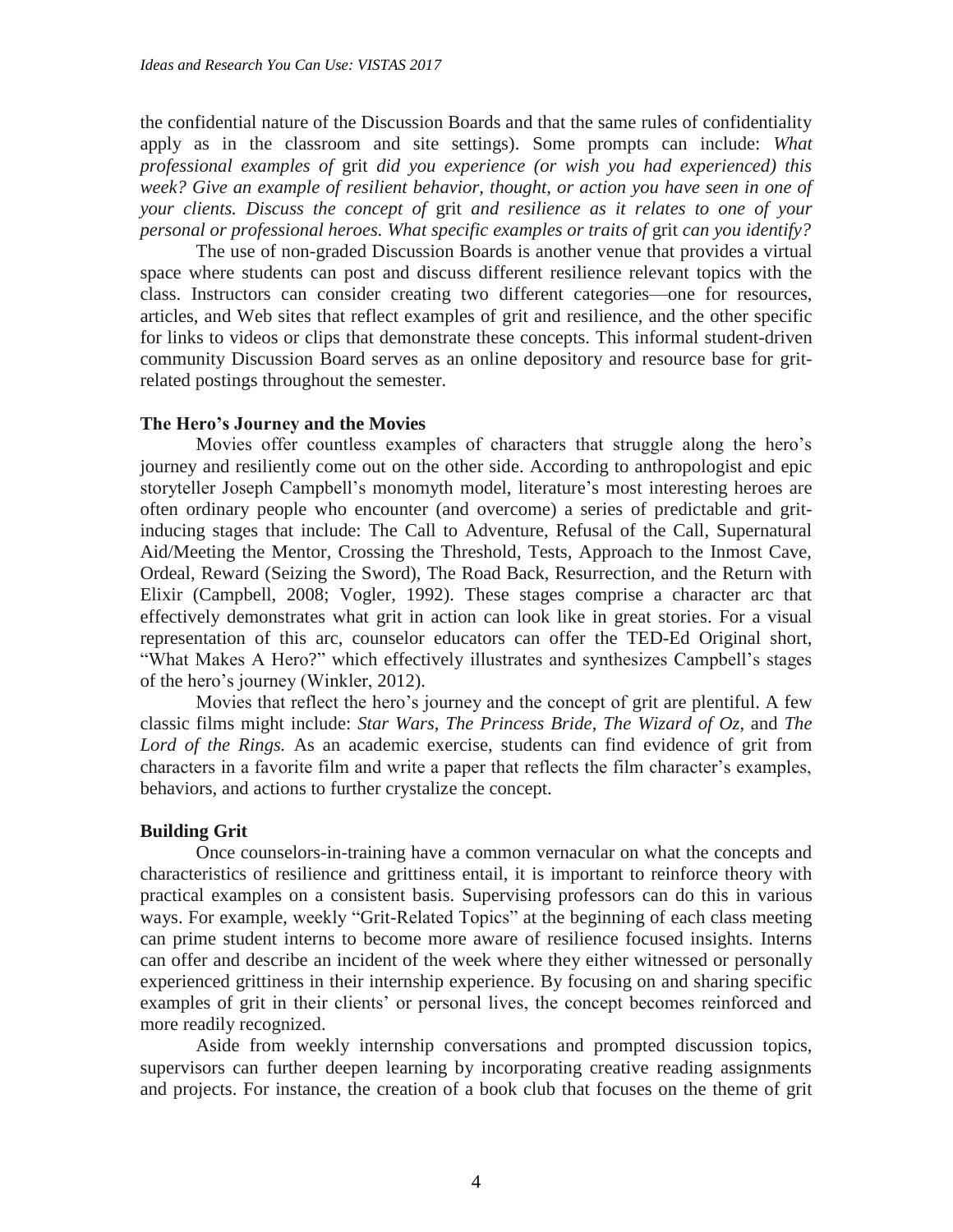could be followed by an academic assignment challenging counselors-in-training to choose a book that exemplifies the concept. Interns can present a project or paper based on such outside readings, and in doing so, further reinforce the concept of grit and resilience during the course of the semester.

# **Experiential Approach—A Deeper Dive Into Reflections**

During a practicum or internship experience, there are various ways for students to process and reflect upon their experiences and insights. Journals, self-report, and classroom discussions are typical methods. However, educators can take learning even deeper by implementing a more formalized reflective process such as through Kiser's Integrative Processing Model (Kiser, 1998). By implementing this method, students' journaling exercises become more significant and vastly more reflective than the mere report of accomplishments from field site settings.

The Integrative Processing Model is a six-stage cyclical learning process that encourages students to take a deeper and more reflective look at fieldwork experience through a series of intentional lenses, which include: (1) gathering objective data from the concrete experience, (2) reflecting, (3) identifying relevant theory and knowledge, (4) examining dissonance, (5) articulating learning, and (6) developing a plan (Kiser, 2015). By providing such a framework for formal reflection in a supervision course, supervisees can achieve a greater depth of understanding and perhaps a stronger sense of meaning when reviewing their field site experiences. Further, supervisees can uncover more clear and amplified examples of resilience and grit within their clinical experiences as a result.

#### **Bibliotherapeutic Approach**

A less formal yet engaging approach in building grittiness into a course is the creation of a Resilience Library. This bibliotherapeutic approach should incorporate more than just a list of relevant books or peer-reviewed journal articles. Instead, educators should consider expanding a Resilience Library to include both academic and nonacademic resources. By hosting a growing and evolving reference list of resilience-based books, podcasts, online learning courses, and movies, students can have easy access to a variety of sources that can inspire, instruct, and evoke the concepts of resilience and grit. In addition, this list can assist supervisees with academic assignments and can also serve as a wealth of resources to share with clients and fellow clinicians.

When creating a bibliotherapeutic resilience library or online reference list, include electronic resources that millennial graduate students might find particularly useful such as sites for audiobooks (Audible.com, Soundstrue.com, Audiobooks.com), podcasts, online courses (Udemy.com, Coursera.org, Greatergood.berkeley.edu, onlinelearning.harvard.edu/courses), Web sites, and resilience-related online communities. Graduate students can choose to contribute to this reference list informally or formally and perhaps earn points toward a class participation grade.

#### **Implications for Counseling Practice and Research**

Research in a wide variety of fields has indicated that grit is a vital contributing factor and characteristic to success and that cultivating grit has wide-reaching positive implications for individuals in the areas education, business, and leadership.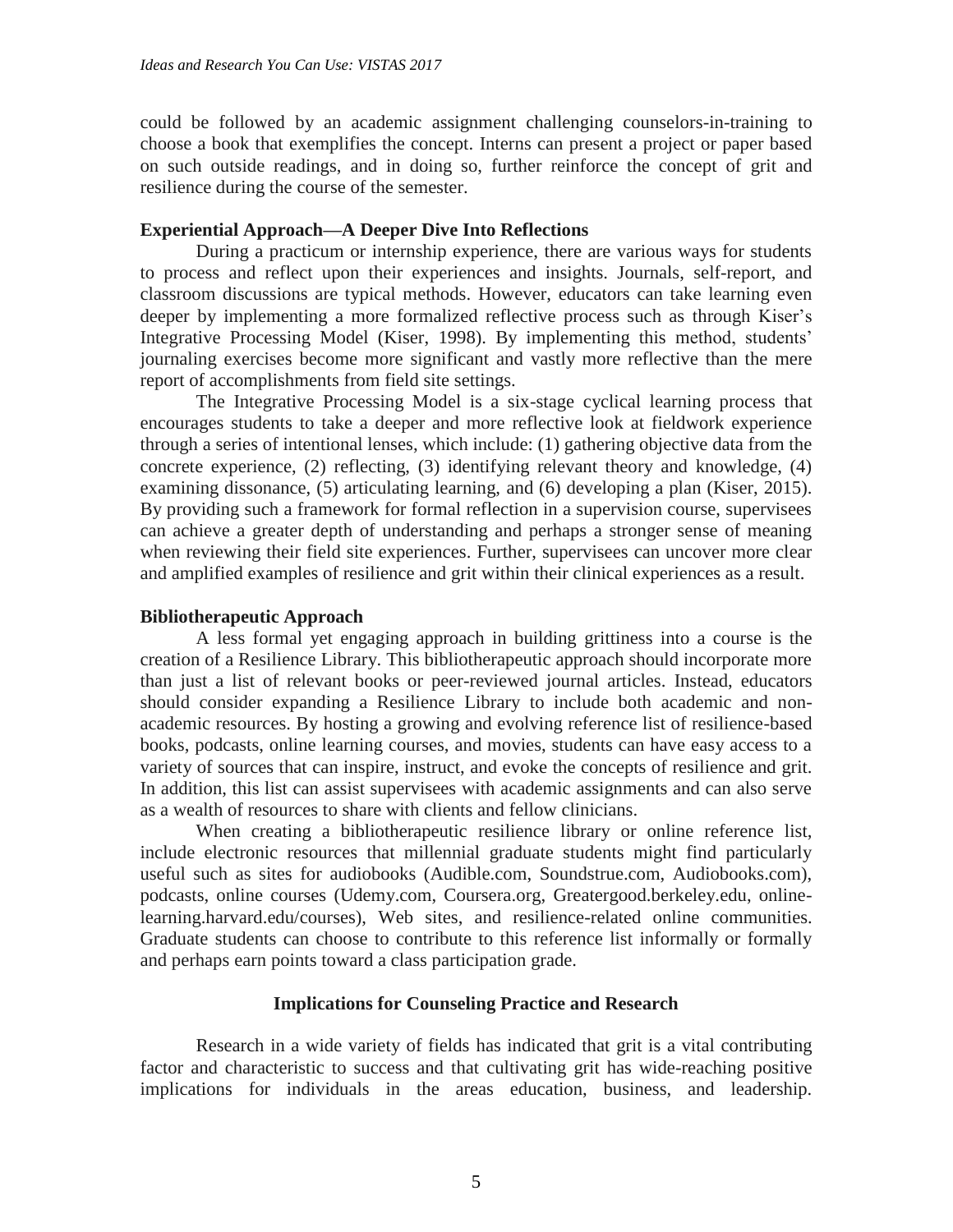Nevertheless, there have not yet been any extensive studies investigating how the cultivation and teaching of grit can be utilized and beneficial in the education and training of counselor educators.

Through the exposure, discussion, and reflection of grit-related concepts in a counselor education field site and supervision course, counselors-in-training can be encouraged to develop and model more resilient coping resources, strategies, and behaviors. The development and cultivation of grit-related concepts and behaviors can serve graduate students not only in the academic setting, but also in their careers as future professional counselors, and can be translated to their work with their clients as well.

As evidenced by the growing body of psychological and educational research around the concept of grit, more research on developing, teaching, and cultivating grit is needed, as it specifically relates to counselor education and the counseling profession as a whole. In the meantime, counselor educators can promote this vetted concept of grit by building it into the conversation via a curriculum or simply intentionally discussing it in a supervision class meeting. Integrating the concept of grit into an established field site curriculum can be done in various practical and creative ways, both formally and informally. Regardless of how it is incorporated, however, the intentional inclusion and promotion of the concept of grit in counselor education has the potential to have a positive, lasting, and far-reaching impact on supervisees, their clients, and perhaps counselor educators themselves.

#### **References**

- Campbell, J. (2008). *The hero with a thousand faces* (3rd ed.). Novato, CA: New World Library.
- DeRosier, M. E., Frank, E., Schwartz, V., & Leary, K. A. (2013). The potential role of resilience education for preventing mental health problems for college students. *Psychiatric Annals*, *43*(12), 538–544. doi:10.3928/00485713-20131206-05
- Duckworth, A. L. (2013). *Grit: The power of passion and perseverance.* [Video file]. Retrieved from https://www.ted.com/speakers/angela\_lee\_duckworth
- Duckworth, A. (2016). Grit Scale. Retrieved from http://angeladuckworth.com/grit-scale/
- Duckworth, A. L., Kirby, T., Tsukayama, E., Bernstein, H., & Ericsson, K. (2011). Deliberate practice spells success: Why grittier competitors triumph at the National Spelling Bee. *Social Psychological and Personality Science*, *2*, 174–181.
- Duckworth, A. L., Peterson, C., Matthews, M. D., & Kelly, D. R. (2007). Grit: Perseverance and passion for long-term goals. *Journal of Personality and Social Psychology*, *92*(6), 1087–1101.
- Duckworth, A. L., & Quinn, P. D. (2009). Development and validation of the Short Grit Scale (GRIT-S). *Journal of Personality Assessment*, *91*, 166–174.
- Duckworth, A. L., Quinn, P. D., & Seligman, M. E. P. (2009). Positive predictors of teacher effectiveness. *Journal of Positive Psychology*, *19*, 540–547.
- Duckworth, A. L., & Seligman, M. E. P. (2005). Self-discipline outdoes IQ predicting academic performance in adolescents. *Psychological Science*, *16*, 939–944.
- Duckworth, A. L., & Yeager, D. S. (2015). Measurement matters: Assessing personal qualities other than cognitive ability for educational purposes. *Educational Researcher*, *44*(4), 237–251.